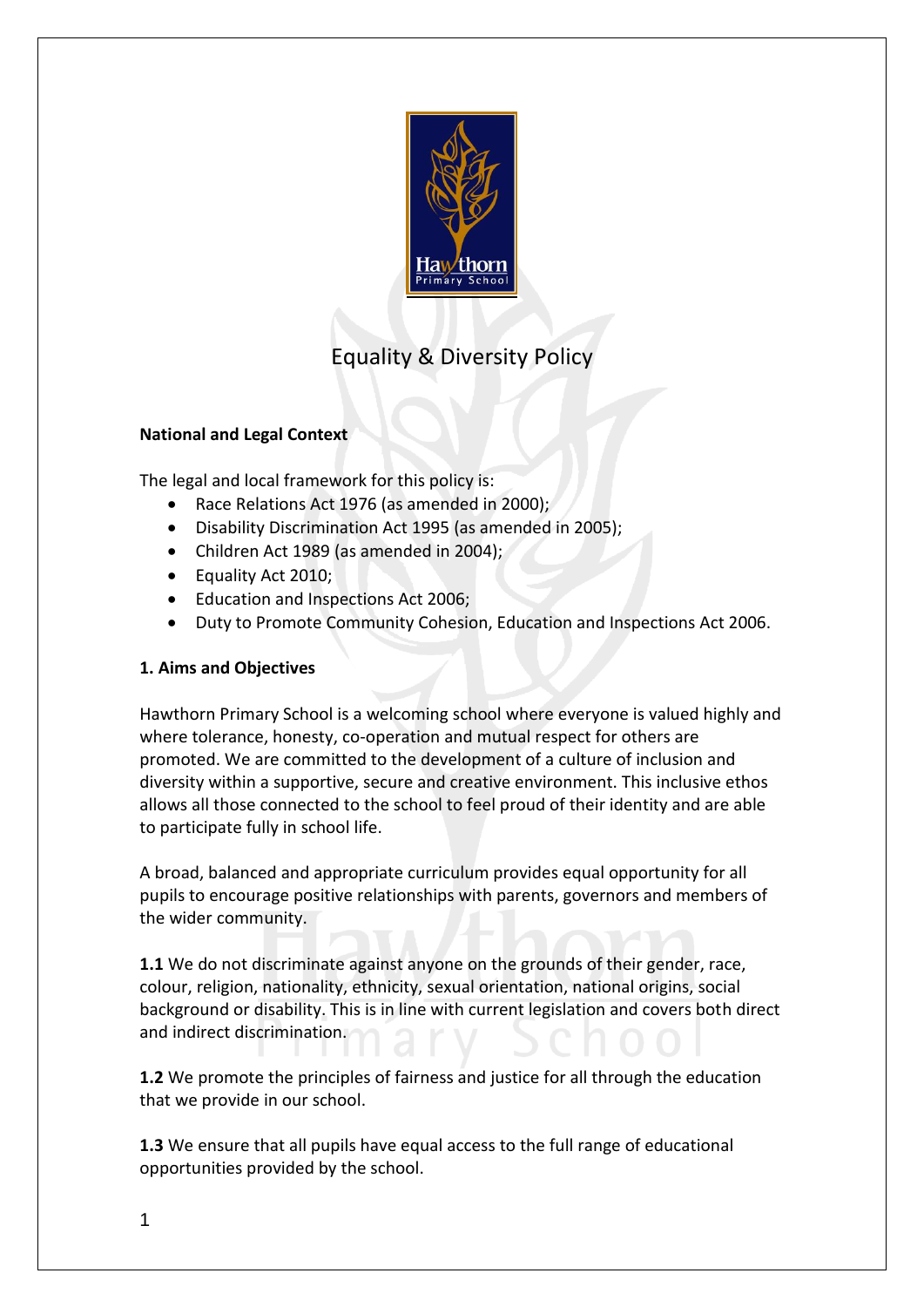**1.4** We constantly strive to remove any forms of indirect discrimination that may form barriers to learning or personal development.

**1.5** We ensure that all recruitment, employment, promotion and training systems are fair to all, and provide opportunities for everyone to achieve.

**1.6** We challenge stereotyping and prejudice whenever it occurs.

**1.7** We celebrate the cultural diversity of our community and show respect for all minority groups.

**1.8** We are aware that prejudice and stereotyping is caused by low self-image and ignorance. Through positive educational experiences and support for each individual's point of view, we aim to promote positive social attitudes and respect for all.

#### **2. Anti-discrimination**

**2.1** It is the right of all pupils to receive the best education the school can provide, with access to all educational activities organised by the school. We do not tolerate any forms of discrimination or discriminatory behaviour. Should a discrimination incident occur, we will act immediately to prevent any repetition of the incident.

**2.2** We endeavour to make our school welcoming to all groups. We promote an understanding of different cultures and backgrounds through the topics studied by the children, and we reflect this in the displays of work shown around the school.

**2.3** Our curriculum reflects the attitudes, values and respect that we have for all groups.

**2.4** Should anyone at our school be a victim of discrimination, we will do all we can to support that person in overcoming any difficulties they may have.

### **3. The Role of Governors**

**3.1** The governing body has set out its commitment to equal opportunities in this policy statement, and it will continue to do all it can to ensure that all members of the school community are treated fairly and with equality.

**3.2** The governing body seeks to ensure that no one is discriminated against when applying for jobs at our school. The governors take all reasonable steps to ensure that the school environment gives access to people with disabilities. We do this by following the Local Authority's policy on recruitment.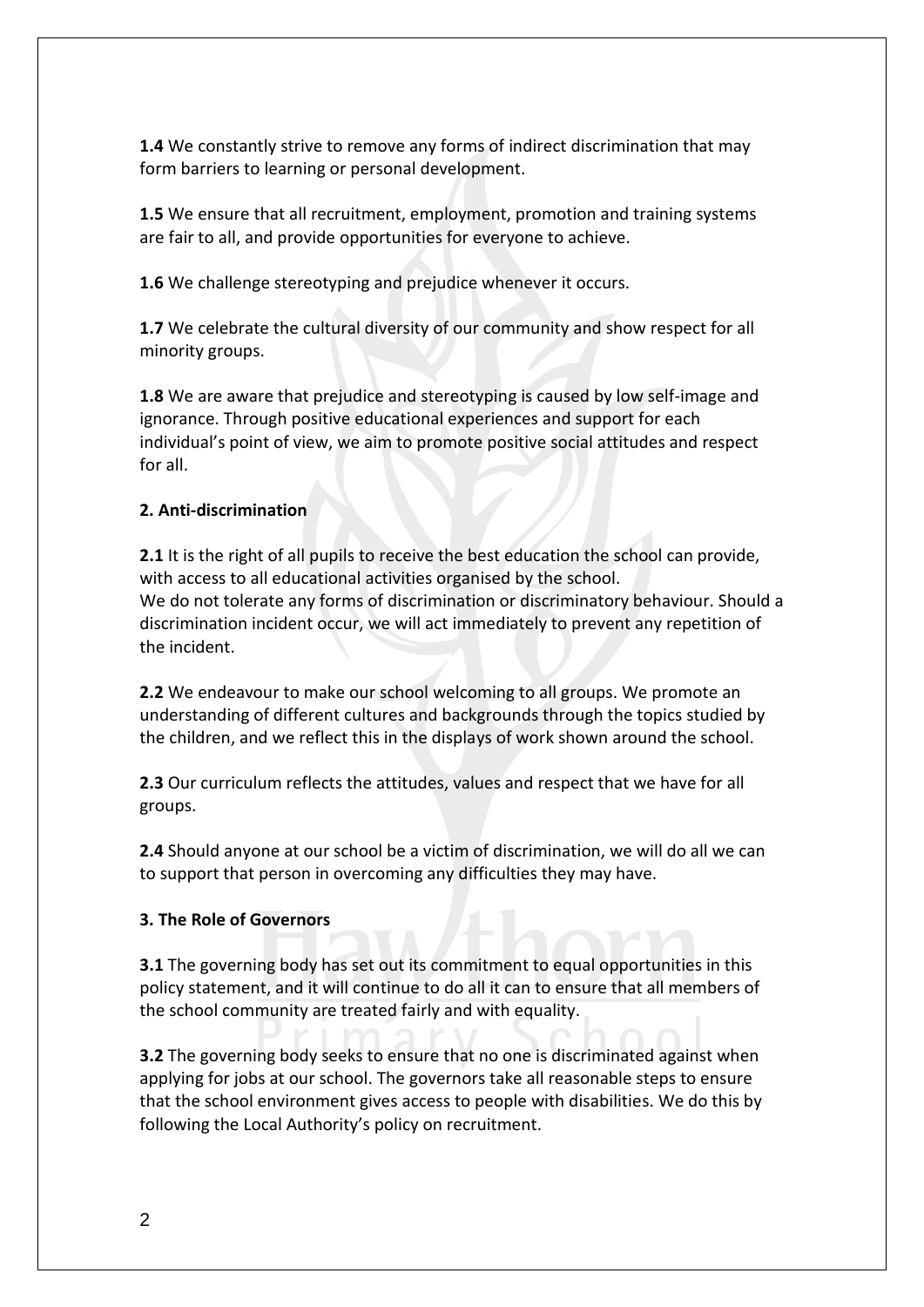**3.3** The governors welcome all applications to join the school, whatever background or disability a child may have.

**3.4** The governing body ensures that no child is discriminated against whilst in our school. So, for example, all children have access to the full range of the curriculum, and regulations regarding school uniform will be applied equally to boys and girls. If a child's religion affects the school uniform, then the school will deal with each case sensitively and with respect for the child's cultural traditions.

## **4. The Role of the Head Teacher**

**4.1** It is the Head Teacher's role to implement the school's equal opportunities and anti-racist policy and s/he is supported by the governing body in doing so.

**4.2** It is the Head Teacher's role to ensure that all staff are aware of the school policy on equal opportunities, and that teachers apply these guidelines fairly in all situations.

**4.3** The Head Teacher ensures that all appointments panels give due regard to this policy, so that no-one is discriminated against when it comes to employment or training opportunities.

**4.4** The Head Teacher promotes the principle of equal opportunity when developing the curriculum, and promotes respect for other people in all aspects of school life, for example, in the assembly, where respect for other people is a regular theme, and in displays shown around the school.

**4.5** The Head Teacher treats all incidents of unfair treatment and any racist incidents with due seriousness.

### **5. The Role of the Class Teacher**

**5.1** The class teacher ensures that all pupils are treated fairly, equally and with respect. We do not discriminate against any child.

**5.2** Use contextual data to improve the ways in which we provide support to individuals and groups of pupils.

**5.3** Monitor achievement data by ethnicity, gender and disability and action any gaps.

**5.4** Take account of the achievement of all pupils when planning for future learning and setting challenging targets.

**5.5** Ensure equality of access for all pupils and prepare them for life in a diverse society.